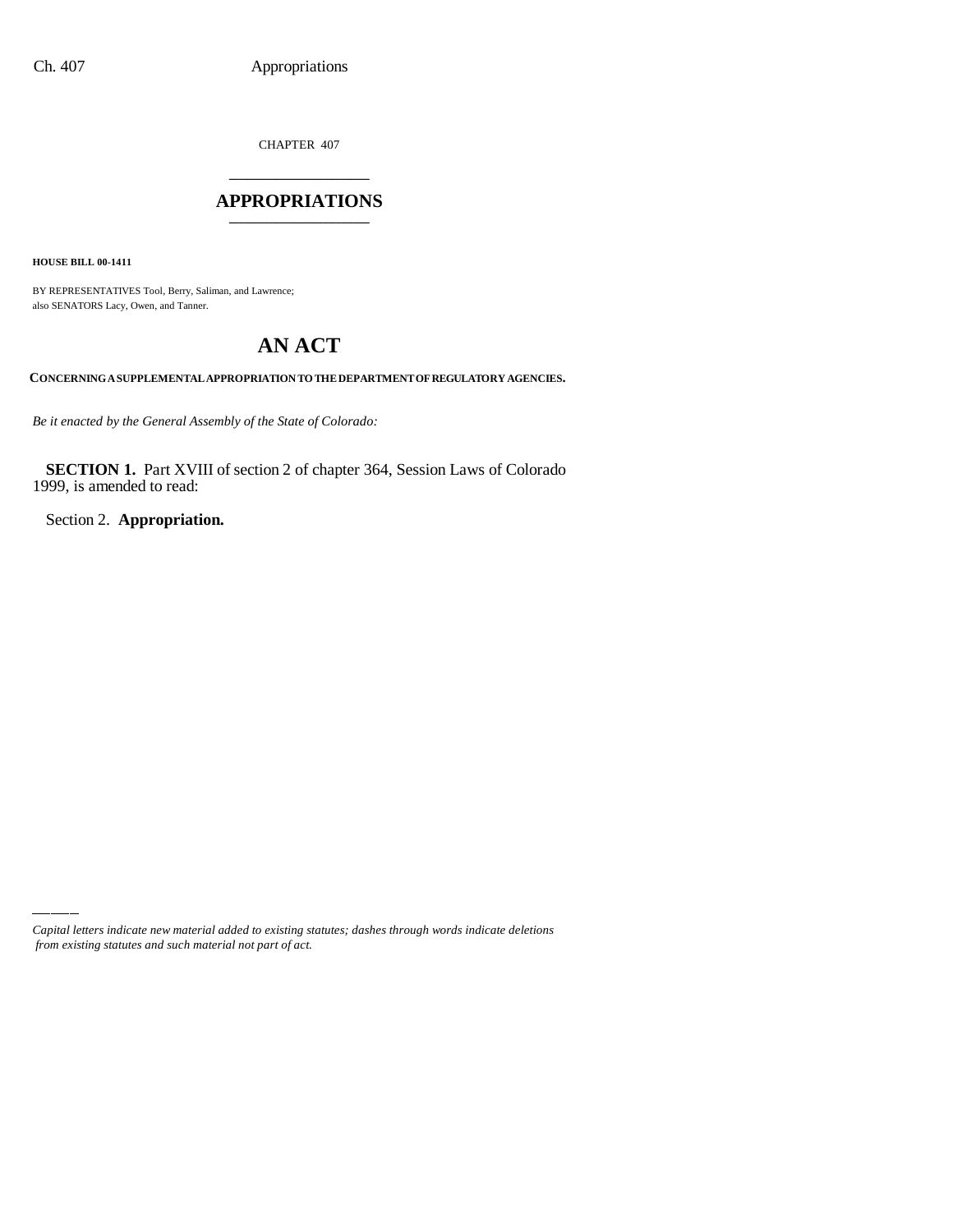|                                 |                 |                                          | APPROPRIATION FROM |                        |                            |                |
|---------------------------------|-----------------|------------------------------------------|--------------------|------------------------|----------------------------|----------------|
|                                 |                 |                                          | <b>GENERAL</b>     |                        | <b>CASH</b>                |                |
|                                 | ITEM &          | <b>GENERAL</b>                           | <b>FUND</b>        | <b>CASH</b>            | <b>FUNDS</b>               | <b>FEDERAL</b> |
|                                 | <b>SUBTOTAL</b> | <b>TOTAL</b><br><b>FUND</b>              | <b>EXEMPT</b>      | <b>FUNDS</b>           | <b>EXEMPT</b>              | <b>FUNDS</b>   |
|                                 | \$<br>\$        | \$                                       | \$                 | \$                     | \$                         | \$             |
|                                 |                 |                                          | <b>PART XVIII</b>  |                        |                            |                |
|                                 |                 | <b>DEPARTMENT OF REGULATORY AGENCIES</b> |                    |                        |                            |                |
| (1) EXECUTIVE DIRECTOR'S OFFICE |                 |                                          |                    |                        |                            |                |
| (A) Director's Office           |                 |                                          |                    |                        |                            |                |
| <b>Personal Services</b>        | 554,651         | 1,500                                    |                    |                        | $553,151$ (T) <sup>a</sup> |                |
|                                 |                 |                                          |                    |                        | $(9.0$ FTE)                |                |
| Health, Life, and Dental        | 996,225         | 45,278                                   |                    | $818,005^{\rm b}$      | $132,942(T)^{a}$           |                |
| Short-term Disability           | 46,179          | 2,868                                    |                    | 38,975 <sup>b</sup>    | $4,336(T)^{a}$             |                |
| Salary Survey and               |                 |                                          |                    |                        |                            |                |
| Anniversary Increases           | 1,179,389       | 53,697                                   |                    | 982,516 <sup>b</sup>   | $143,176(T)^{a}$           |                |
| Workers' Compensation           | 97,534          | 4,437                                    |                    | 81,786 <sup>b</sup>    | $9,920(T)^{a}$             | 1,391          |
| <b>Operating Expenses</b>       | 136,708         | 3,883                                    |                    | $102,196^{\rm b}$      | $30,629(T)^a$              |                |
| Legal Services for 79,847       |                 |                                          |                    |                        |                            |                |
| hours                           | 4,221,511       | 75,827                                   |                    | 3,944,902 <sup>b</sup> | $101,124(T)^a$             | 99,658         |
| Administrative Law Judge        |                 |                                          |                    |                        |                            |                |
| Services for 5,975 hours        | 532,030         | 12,021                                   |                    | $406,925^{\rm b}$      | $113,084(T)^{a}$           |                |
| Purchase of Services from       |                 |                                          |                    |                        |                            |                |
| <b>Computer Center</b>          | 130,297         | 3,090                                    |                    | 116,586 <sup>b</sup>   | $10,621(T)^a$              |                |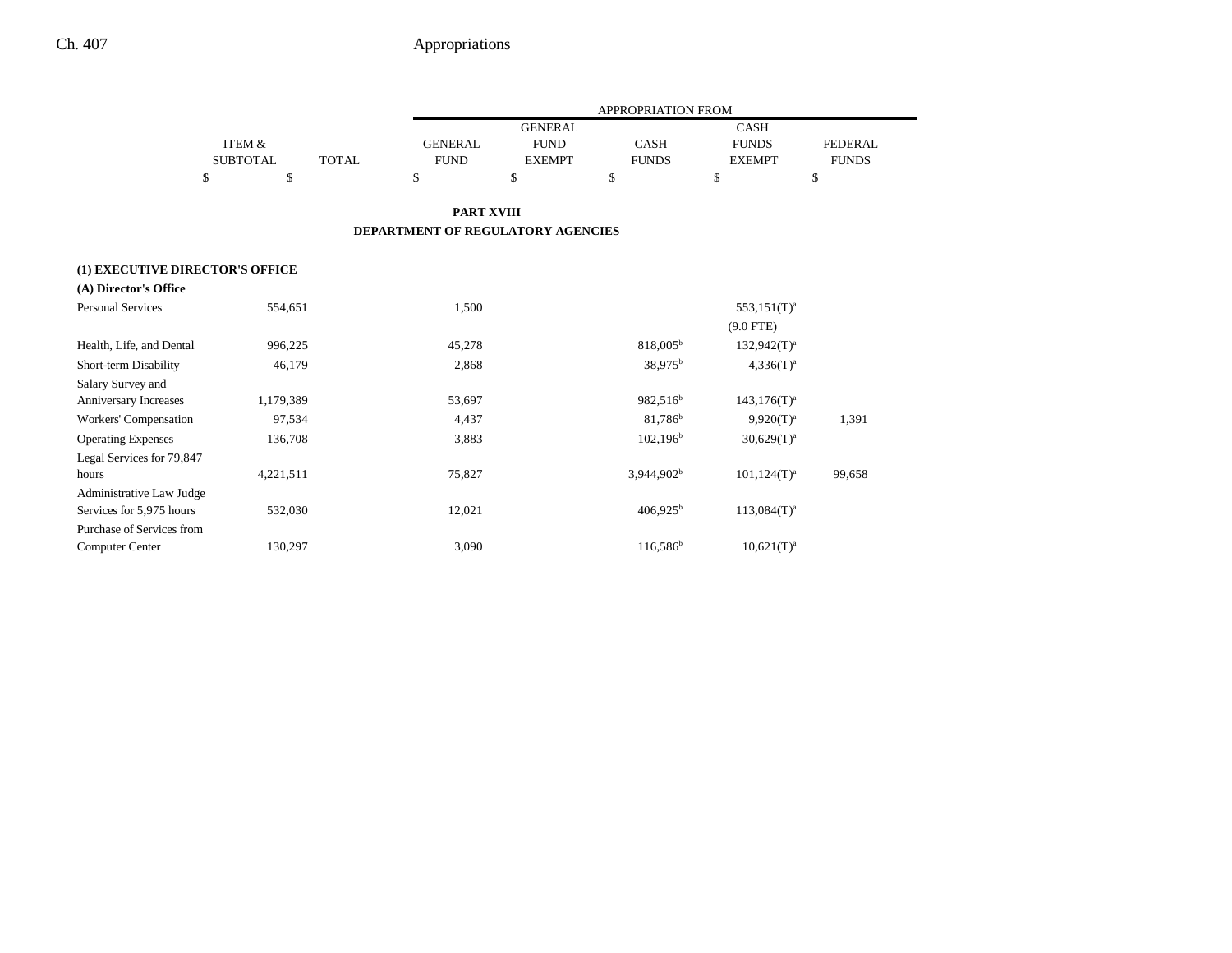| 64,148     | 3,181   | $51,316^b$               | $8,391(T)^{a}$      | 1,260  |
|------------|---------|--------------------------|---------------------|--------|
| 306,186    | 2,141   | 297,039 <sup>b</sup>     | $7,006(T)^a$        |        |
|            |         |                          |                     |        |
| 512,256    | 21,925  | $423,056^{\rm b}$        | $67,275(T)^a$       |        |
| 2,043,467  | 103.979 | $1,557,667$ <sup>b</sup> | $356,541(T)^a$      | 25,280 |
|            |         |                          |                     |        |
| 5,728      | 4,796   | 932 <sup>b</sup>         |                     |        |
| 137,607    | 800     | $24,600^{\rm b}$         | $112,207(T)^{a}$    |        |
|            |         |                          |                     |        |
| 467,383    |         | 142,000 <sup>b</sup>     | $325,383(T)^a$      |        |
|            |         |                          |                     |        |
| 3,340,041  |         |                          | $3.340.041^{\circ}$ |        |
| 14.771.340 |         |                          |                     |        |
|            |         |                          |                     |        |

a Of these amounts, it is estimated that \$1,837,382 shall be from indirect cost recoveries, \$34,909 shall be from transfers from other departments, \$45,524 shall be from the Department of Public Health and Environment, \$40,371 shall be from the Department of Health Care Policy and Financing, and \$17,600 shall be from other departments for sunset reviews.

<sup>b</sup> These amounts shall be from various cash sources within the Department.

c Of this amount, it is estimated that \$2,500,000 shall be from the Business Associations Unclaimed Moneys Fund and \$840,041 shall be from the Insurance Unclaimed Moneys Fund.

### **(B) Office of Certification**

| Program Costs | 271,351     | $44.225^{\circ}$ | $227,126(T)$ <sup>b</sup> |
|---------------|-------------|------------------|---------------------------|
|               | $(5.0$ FTE) |                  |                           |

<sup>a</sup> This amount shall be from various grants from local governmental entities.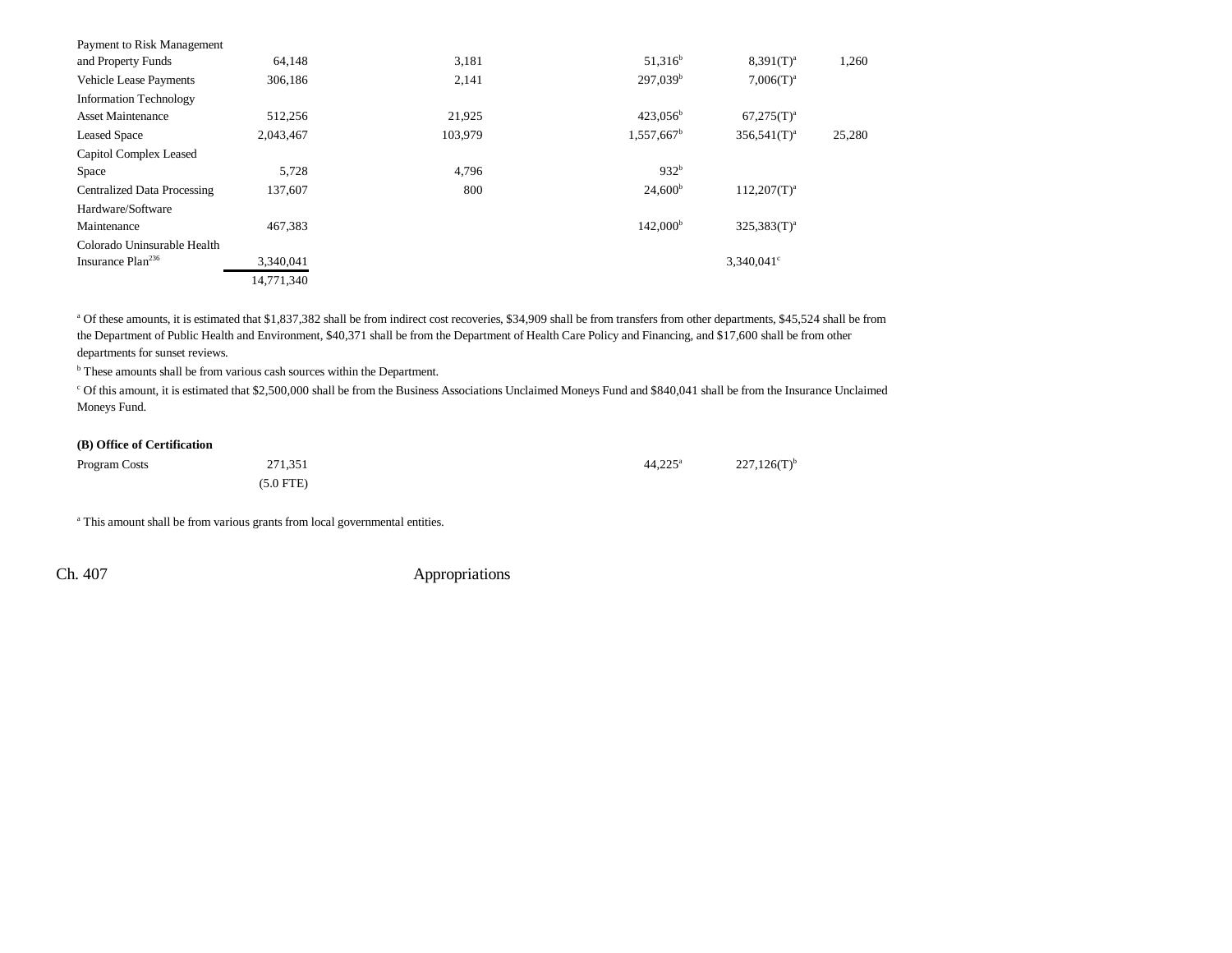|                 |              |                |                | APPROPRIATION FROM |               |                |
|-----------------|--------------|----------------|----------------|--------------------|---------------|----------------|
|                 |              |                | <b>GENERAL</b> |                    | CASH          |                |
| ITEM &          |              | <b>GENERAL</b> | <b>FUND</b>    | CASH               | <b>FUNDS</b>  | <b>FEDERAL</b> |
| <b>SUBTOTAL</b> | <b>TOTAL</b> | FUND           | <b>EXEMPT</b>  | <b>FUNDS</b>       | <b>EXEMPT</b> | <b>FUNDS</b>   |
|                 |              |                |                |                    |               |                |

<sup>b</sup> This amount shall be from federal funds transferred from the Department of Transportation.

15,042,691

## **(2) ADMINISTRATIVE SERVICES DIVISION237**

| <b>Personal Services</b>  | 1,883,743    |           |  |
|---------------------------|--------------|-----------|--|
|                           | $(33.0$ FTE) |           |  |
| <b>Operating Expenses</b> | 66.963       |           |  |
|                           |              | 1,950,706 |  |

 $1,950,706(T)^{a}$ 

<sup>a</sup> This amount shall be from indirect cost recoveries.

## **(3) DIVISION OF BANKING**

| <b>Personal Services</b>        | 2,271,571    |
|---------------------------------|--------------|
|                                 | $(38.0$ FTE) |
| <b>Operating Expenses</b>       | 234,903      |
| <b>Board Meeting Costs</b>      | 13.769       |
| <b>Indirect Cost Assessment</b> | 289,916      |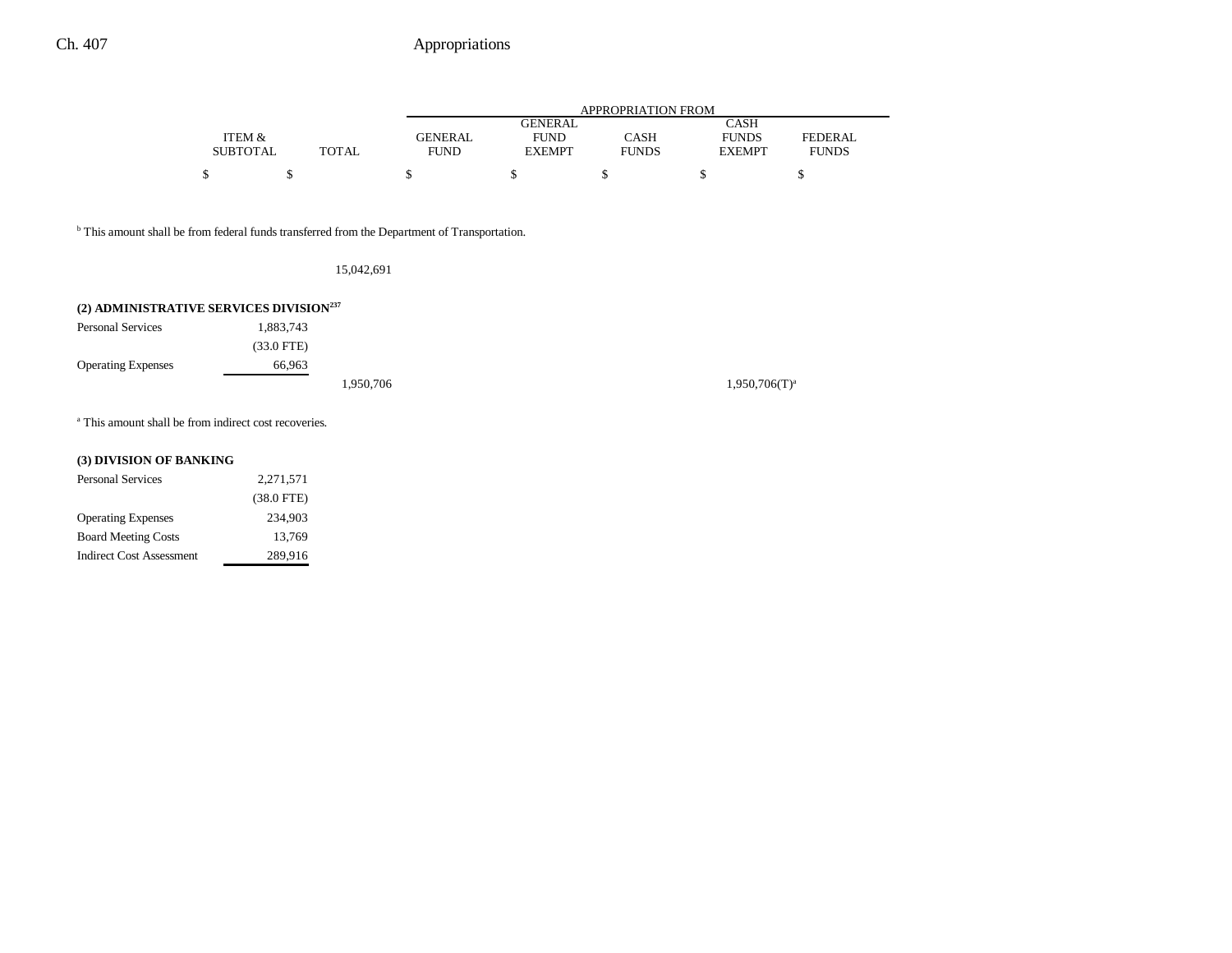|                                                                                       |           | 2,810,159    | 2,610,159 <sup>a</sup> | 200,000 <sup>b</sup>      |                |
|---------------------------------------------------------------------------------------|-----------|--------------|------------------------|---------------------------|----------------|
| <sup>a</sup> This amount shall be from the Division of Banking Cash Fund.             |           |              |                        |                           |                |
| <sup>b</sup> This amount shall be from reserves in the Division of Banking Cash Fund. |           |              |                        |                           |                |
| (4) CIVIL RIGHTS DIVISION                                                             |           |              |                        |                           |                |
| <b>Personal Services</b>                                                              | 1,800,051 | 1,279,203    | $9,900^{\rm a}$        | $143,846(T)$ <sup>b</sup> | 367,102        |
|                                                                                       |           | $(20.0$ FTE) |                        | $(6.5$ FTE)               | $(8.5$ FTE $)$ |
| <b>Operating Expenses</b>                                                             | 132,553   | 58,267       |                        |                           | 74,286         |
| Hearings Pursuant to                                                                  |           |              |                        |                           |                |
| Complaint                                                                             | 6,000     | 5,000        |                        |                           | 1,000          |
| <b>Commission Meeting Costs</b>                                                       | 17,174    | 5,174        |                        |                           | 12,000         |
| <b>Indirect Cost Assessment</b>                                                       | 43,340    |              |                        |                           | 43,340         |
|                                                                                       |           | 1,999,118    |                        |                           |                |
|                                                                                       |           |              |                        |                           |                |
| <sup>a</sup> This amount shall be from fees collected for training services.          |           |              |                        |                           |                |
| <sup>b</sup> This amount shall be from indirect cost recoveries.                      |           |              |                        |                           |                |

### **(5) OFFICE OF CONSUMER COUNSEL**

| Program Costs                   | 725,550        |         |  |                      |                     |
|---------------------------------|----------------|---------|--|----------------------|---------------------|
|                                 | $(8.0$ FTE $)$ |         |  |                      |                     |
| <b>Indirect Cost Assessment</b> | 61,035         |         |  |                      |                     |
|                                 |                | 786,585 |  | 776.585 <sup>a</sup> | 10,000 <sup>b</sup> |

a This amount shall be from the Public Utilities Commission Fixed Utilities Fund.

 $b$  This amount shall be from reserves in the Retail Electricity Policy Development Fund.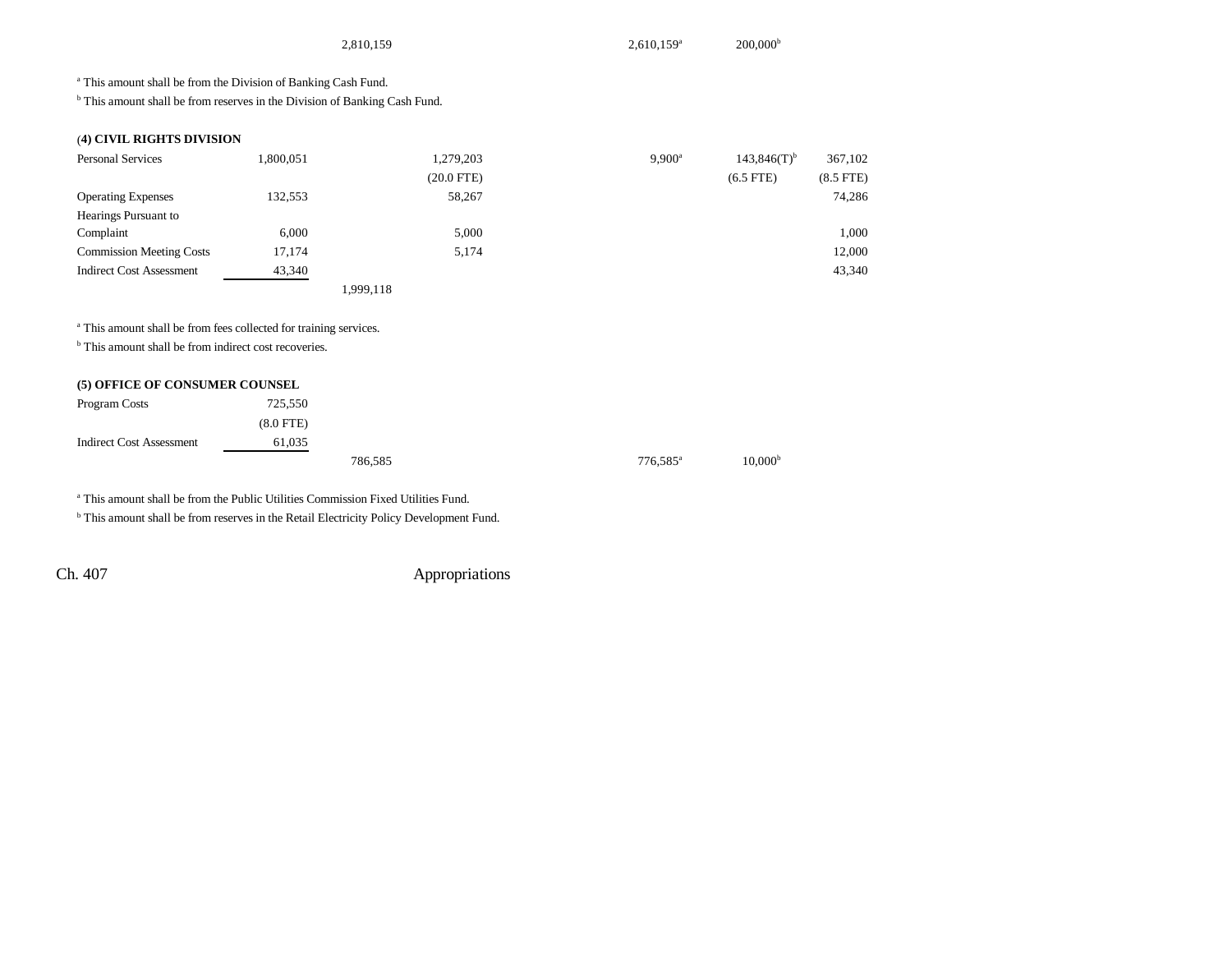|                 |              |             |                | APPROPRIATION FROM |               |                |
|-----------------|--------------|-------------|----------------|--------------------|---------------|----------------|
|                 |              |             | <b>GENERAL</b> |                    | CASH          |                |
| ITEM &          |              | GENERAL     | FUND           | CASH               | <b>FUNDS</b>  | <b>FEDERAL</b> |
| <b>SUBTOTAL</b> | <b>TOTAL</b> | <b>FUND</b> | <b>EXEMPT</b>  | <b>FUNDS</b>       | <b>EXEMPT</b> | <b>FUNDS</b>   |
|                 |              |             |                |                    |               |                |

### **(6) DIVISION OF FINANCIAL SERVICES**

| Personal Services               | 667,989      |         |                      |
|---------------------------------|--------------|---------|----------------------|
|                                 | $(10.0$ FTE) |         |                      |
| <b>Operating Expenses</b>       | 62,489       |         |                      |
| <b>Indirect Cost Assessment</b> | 76.294       |         |                      |
|                                 |              | 806,772 | 806,772 <sup>a</sup> |

a This amount shall be from the Division of Financial Services Cash Fund.

### **(7) DIVISION OF INSURANCE238, 239**

| <b>Personal Services</b>           | 5,209,220    |
|------------------------------------|--------------|
|                                    | $(93.3$ FTE) |
| <b>Operating Expenses</b>          | 475,792      |
| Workers' Compensation              |              |
| <b>Studies</b>                     | 72,787       |
| PIP Exam Program                   | 100,000      |
| <b>Insurance Fraud Prosecution</b> | 162,695      |
| Indirect Cost Assessment           | 730,252      |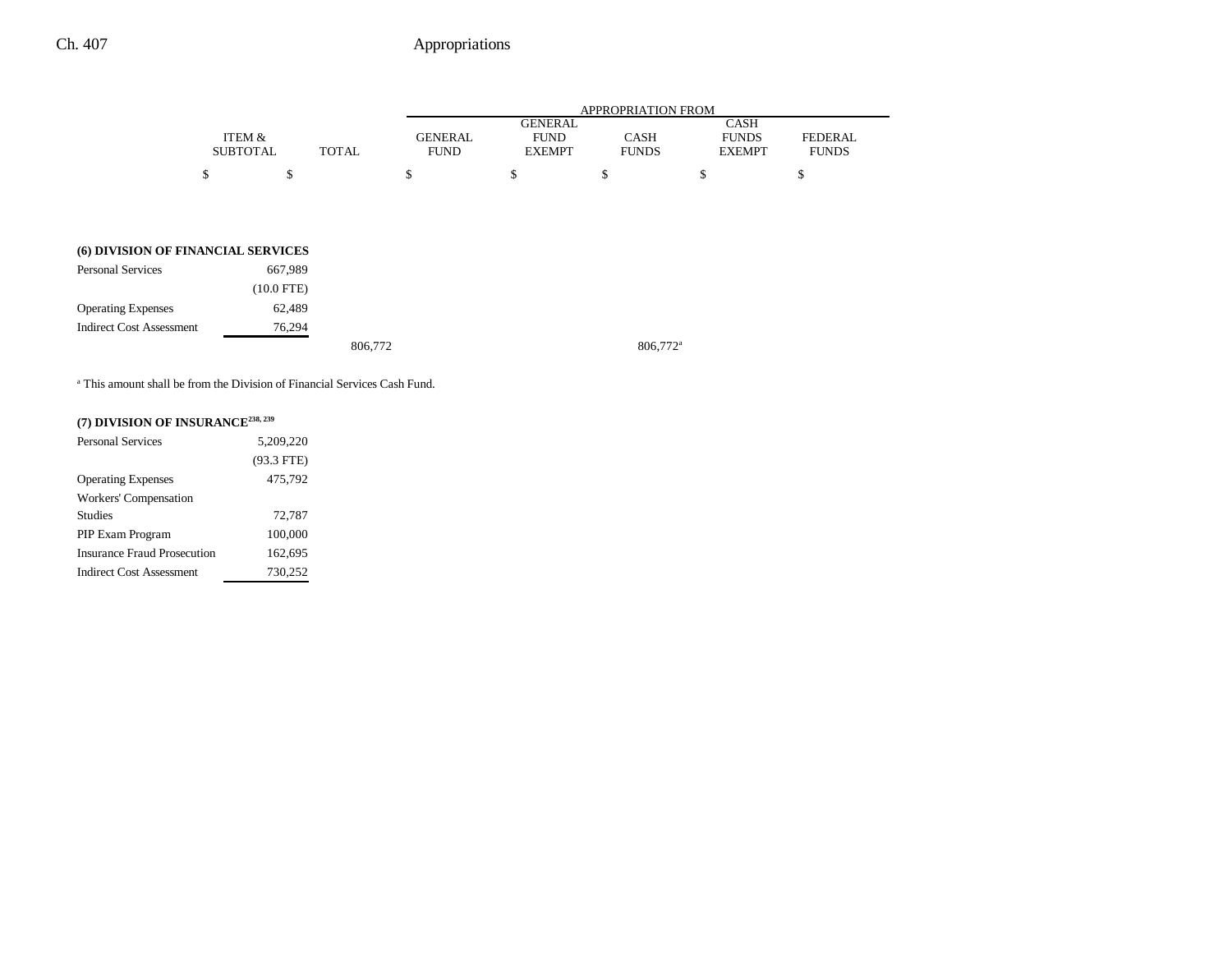| 6,750,746 | 6,513,588 <sup>a</sup> | $72,787$ <sup>b</sup> | 164,371 |
|-----------|------------------------|-----------------------|---------|
|-----------|------------------------|-----------------------|---------|

a Of this amount, \$6,413,588 shall be from the Division of Insurance Cash Fund, and \$100,000 shall be from reimbursements from insurance companies for travel expenses. Of this amount, \$100,000 is shown for purposes of complying with the limitation on state fiscal year spending imposed by Article X, Section 20 of the State Constitution. Such moneys are included for informational purposes and are appropriated under Section 10-1-204 (9), C.R.S.

b This amount shall be from reserves in the Workers' Compensation Cash Fund.

### **(8) PUBLIC UTILITIES COMMISSION**

| <b>Personal Services</b>         | 5,940,255          |            |         |                        |                      |
|----------------------------------|--------------------|------------|---------|------------------------|----------------------|
|                                  | 5,929,255          |            |         |                        |                      |
|                                  | $(93.7$ FTE)       |            |         |                        |                      |
| <b>Operating Expenses</b>        | 332,050            |            |         |                        |                      |
|                                  | 343,050            |            |         |                        |                      |
| <b>Expert Testimony</b>          | 25,000             |            |         |                        |                      |
| <b>Indirect Cost Assessment</b>  | 720,975            |            |         |                        |                      |
| <b>Highway Crossing Payments</b> | <del>279,293</del> |            |         |                        |                      |
|                                  | 417,596            |            |         |                        |                      |
| Disabled Telephone Users         |                    |            |         |                        |                      |
| <b>Fund Payments</b>             | 3,383,550          |            |         |                        |                      |
| Low Income Telephone             |                    |            |         |                        |                      |
| Assistance                       | 239,013            |            |         |                        |                      |
| <b>High Cost Fund Payments</b>   | 134,461            |            |         |                        |                      |
|                                  | $(1.0$ FTE)        |            |         |                        |                      |
|                                  |                    | 11,054,597 | 240,000 | 9,973,266 <sup>a</sup> | 841,331              |
|                                  |                    | 11,192,900 |         |                        | 979,634 <sup>b</sup> |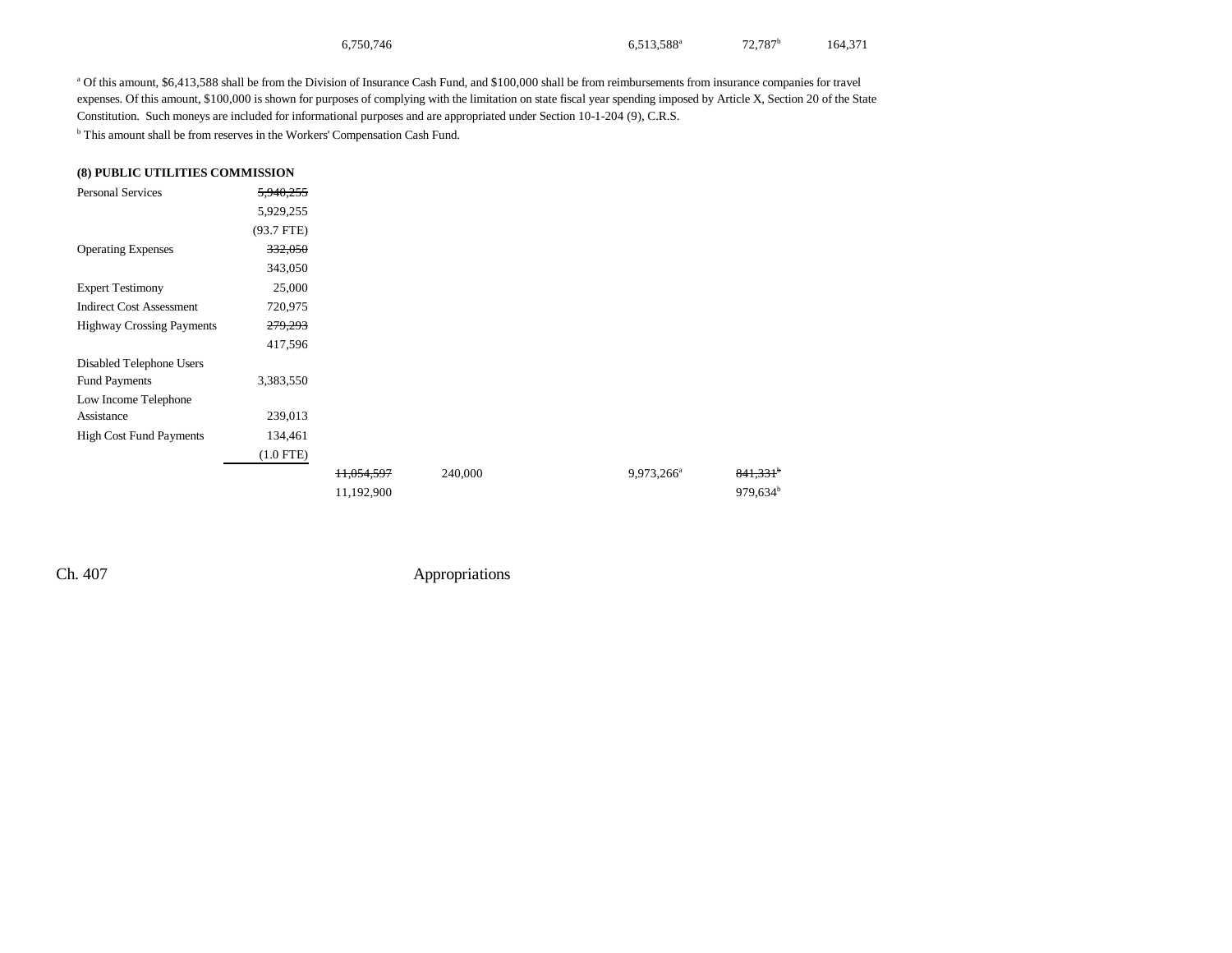|                 |              | <b>APPROPRIATION FROM</b> |               |              |               |              |  |
|-----------------|--------------|---------------------------|---------------|--------------|---------------|--------------|--|
|                 |              |                           | GENERAL       |              | CASH          |              |  |
| ITEM &          |              | <b>GENERAL</b>            | <b>FUND</b>   | CASH         | <b>FUNDS</b>  | FEDERAL      |  |
| <b>SUBTOTAL</b> | <b>TOTAL</b> | FUND                      | <b>EXEMPT</b> | <b>FUNDS</b> | <b>EXEMPT</b> | <b>FUNDS</b> |  |
| ሖ               |              |                           |               |              |               |              |  |

<sup>a</sup> Of this amount, it is estimated that \$5,101,371 shall be from the Public Utilities Commission Fixed Utilities Fund, \$1,369,311 shall be from the Public Utilities Commission Motor Carrier Fund, \$3,461,550 shall be from the Disabled Telephone Users Cash Fund, \$39,293 shall be from interest earned on the Highway Crossing Protection Fund, and \$1,741 shall be from the Low-Income Telephone Assistance Fund. Of this amount, \$3,461,550 is shown for purposes of complying with the limitation on state fiscal year spending imposed by Article X, Section 20 of the State Constitution. Such moneys are included for informational purposes as they are continuously appropriated by Section 40-17-104, C.R.S.

b Of this amount, it is estimated that \$423,062 shall be from reserves in the Public Utilities Commission Motor Carrier Fund, \$237,272 shall be from reserves in the Low-Income Telephone Assistance Fund, \$138,303 SHALL BE FROM RESERVES IN THE HIGHWAY CROSSING PROTECTION FUND, \$134,461 shall be from reserves in the Colorado High Cost Administration Fund, and \$46,536 shall be from reserves in the Retail Electricity Policy Development Fund.

#### **(9) DIVISION OF REAL ESTATE**

| <b>Personal Services</b>        | 2,113,160    |
|---------------------------------|--------------|
|                                 | $(38.0$ FTE) |
| <b>Operating Expenses</b>       | 198,391      |
| <b>Commission Meeting Costs</b> | 23,666       |
| Hearings Pursuant to            |              |
| Complaint                       | 4.427        |
| Name Check                      | 11,000       |
| <b>Indirect Cost Assessment</b> | 313,139      |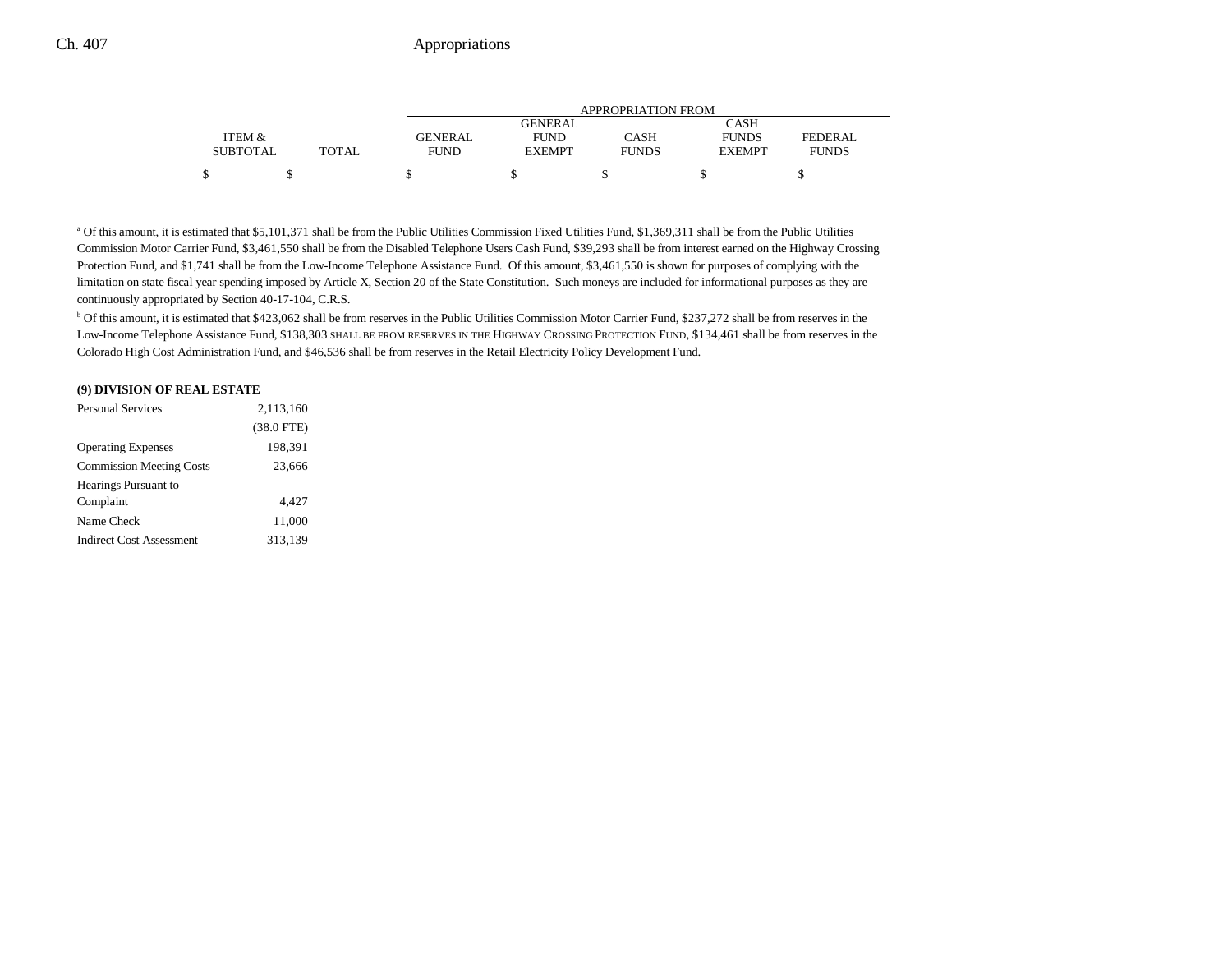| Payments from the Real      |         |           |                          |            |
|-----------------------------|---------|-----------|--------------------------|------------|
| <b>Estate Recovery Fund</b> | 250.000 |           |                          |            |
|                             |         | 2,913,783 | $2.890.261$ <sup>a</sup> | $23.522^h$ |

a This amount shall be from the Division of Real Estate Cash Fund.

 $<sup>b</sup>$  This amount shall be from reserves in the Real Estate Recovery Fund.</sup>

| <b>Personal Services</b>            | 7,659,220     |            |                         |                             |
|-------------------------------------|---------------|------------|-------------------------|-----------------------------|
|                                     | $(150.6$ FTE) |            |                         |                             |
| <b>Operating Expenses</b>           | 1,302,501     |            |                         |                             |
| <b>Centralized Licensing System</b> |               |            |                         |                             |
| - Annual License                    | 175,000       |            |                         |                             |
| Hearings Pursuant to                |               |            |                         |                             |
| Complaint                           | 303,075       |            |                         |                             |
| Payments to Department of           |               |            |                         |                             |
| Health Care Policy and              |               |            |                         |                             |
| Financing                           | 12.844        |            |                         |                             |
| <b>Indirect Cost Assessment</b>     | 2,866,906     |            |                         |                             |
|                                     |               | 12,319,546 | 10,552,381 <sup>a</sup> | $1,767,165(T)$ <sup>b</sup> |

<sup>a</sup> This amount shall be from the Division of Registrations Cash Fund.

<sup>b</sup> Of this amount, it is estimated that \$1,335,862 shall be from indirect cost recoveries, \$220,833 shall be from the Department of Public Health and Environment, and \$210,470 shall be from the Department of Health Care Policy and Financing.

### **(11) DIVISION OF SECURITIES**

Personal Services 1,363,075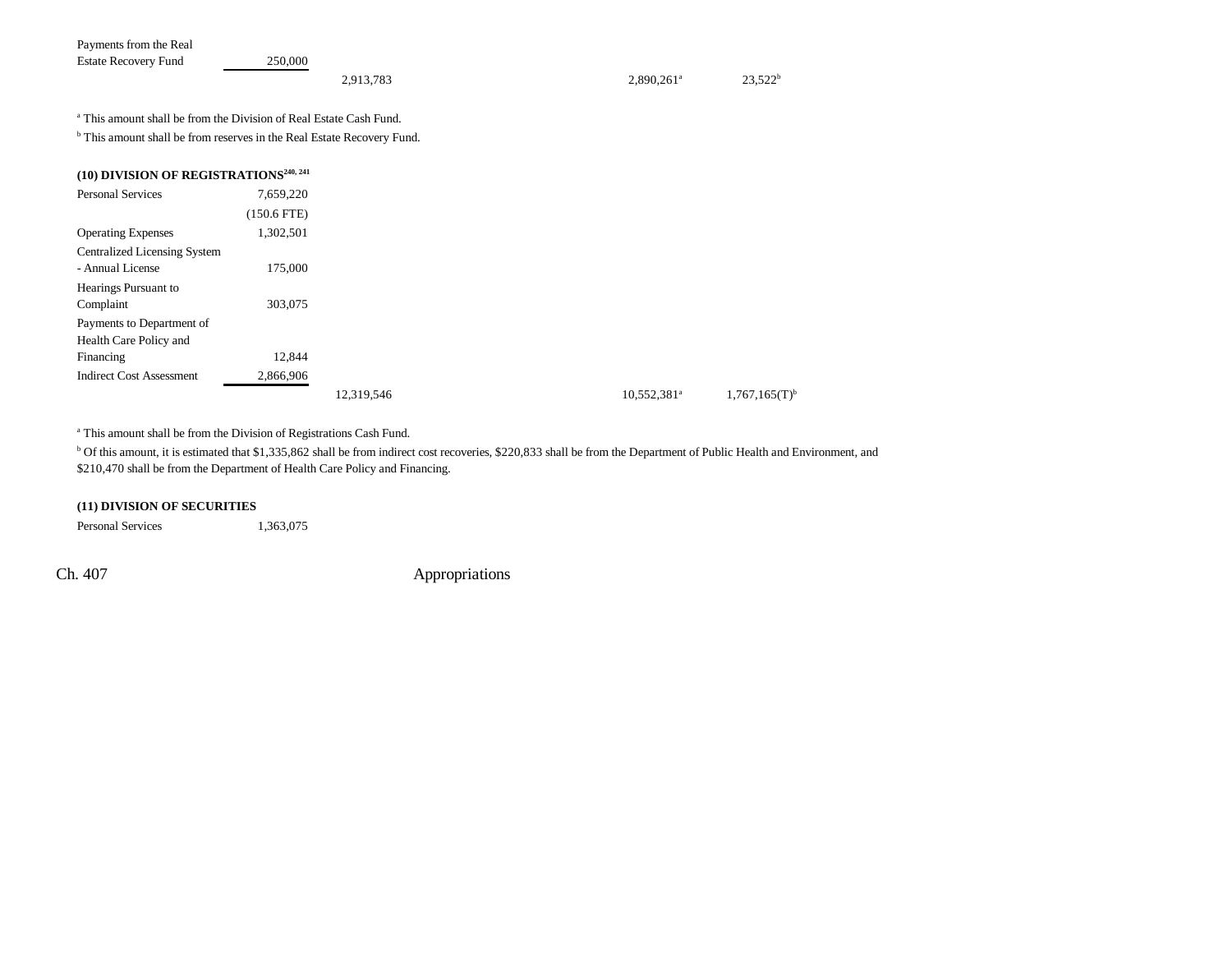|                                                                              |                           |              | APPROPRIATION FROM            |                                                |                        |                                              |                                |
|------------------------------------------------------------------------------|---------------------------|--------------|-------------------------------|------------------------------------------------|------------------------|----------------------------------------------|--------------------------------|
|                                                                              | ITEM &<br><b>SUBTOTAL</b> | <b>TOTAL</b> | <b>GENERAL</b><br><b>FUND</b> | <b>GENERAL</b><br><b>FUND</b><br><b>EXEMPT</b> | CASH<br><b>FUNDS</b>   | <b>CASH</b><br><b>FUNDS</b><br><b>EXEMPT</b> | <b>FEDERAL</b><br><b>FUNDS</b> |
|                                                                              | \$<br>\$                  |              | \$                            | \$                                             | \$                     | \$                                           | \$                             |
|                                                                              |                           |              |                               |                                                |                        |                                              |                                |
|                                                                              | $(21.0$ FTE)              |              |                               |                                                |                        |                                              |                                |
| <b>Operating Expenses</b>                                                    | 42,832                    |              |                               |                                                |                        |                                              |                                |
| Hearings Pursuant to                                                         |                           |              |                               |                                                |                        |                                              |                                |
| Complaint                                                                    | 16,560                    |              |                               |                                                |                        |                                              |                                |
| <b>Board Meeting Costs</b>                                                   | 3,127                     |              |                               |                                                |                        |                                              |                                |
| Securities Fraud Prosecution                                                 | 265,258                   |              |                               |                                                |                        |                                              |                                |
| <b>Indirect Cost Assessment</b>                                              | 160,217                   |              |                               |                                                |                        |                                              |                                |
|                                                                              |                           | 1,851,069    |                               |                                                | 1,851,069 <sup>a</sup> |                                              |                                |
| <sup>a</sup> This amount shall be from the Division of Securities Cash Fund. |                           |              |                               |                                                |                        |                                              |                                |
| <b>TOTALS PART XVIII</b>                                                     |                           |              |                               |                                                |                        |                                              |                                |
| (REGULATORY                                                                  |                           |              |                               |                                                |                        |                                              |                                |
| AGENCIES) <sup>5,6</sup>                                                     |                           | \$58,285,772 | \$1,927,067                   |                                                | \$45,016,707           | $$10,552,310$ <sup>*</sup>                   | \$789,688                      |
|                                                                              |                           | \$58,424,075 |                               |                                                |                        | $$10,690,613$ <sup>a</sup>                   |                                |

a Of this amount, \$6,064,629 contains a (T) notation.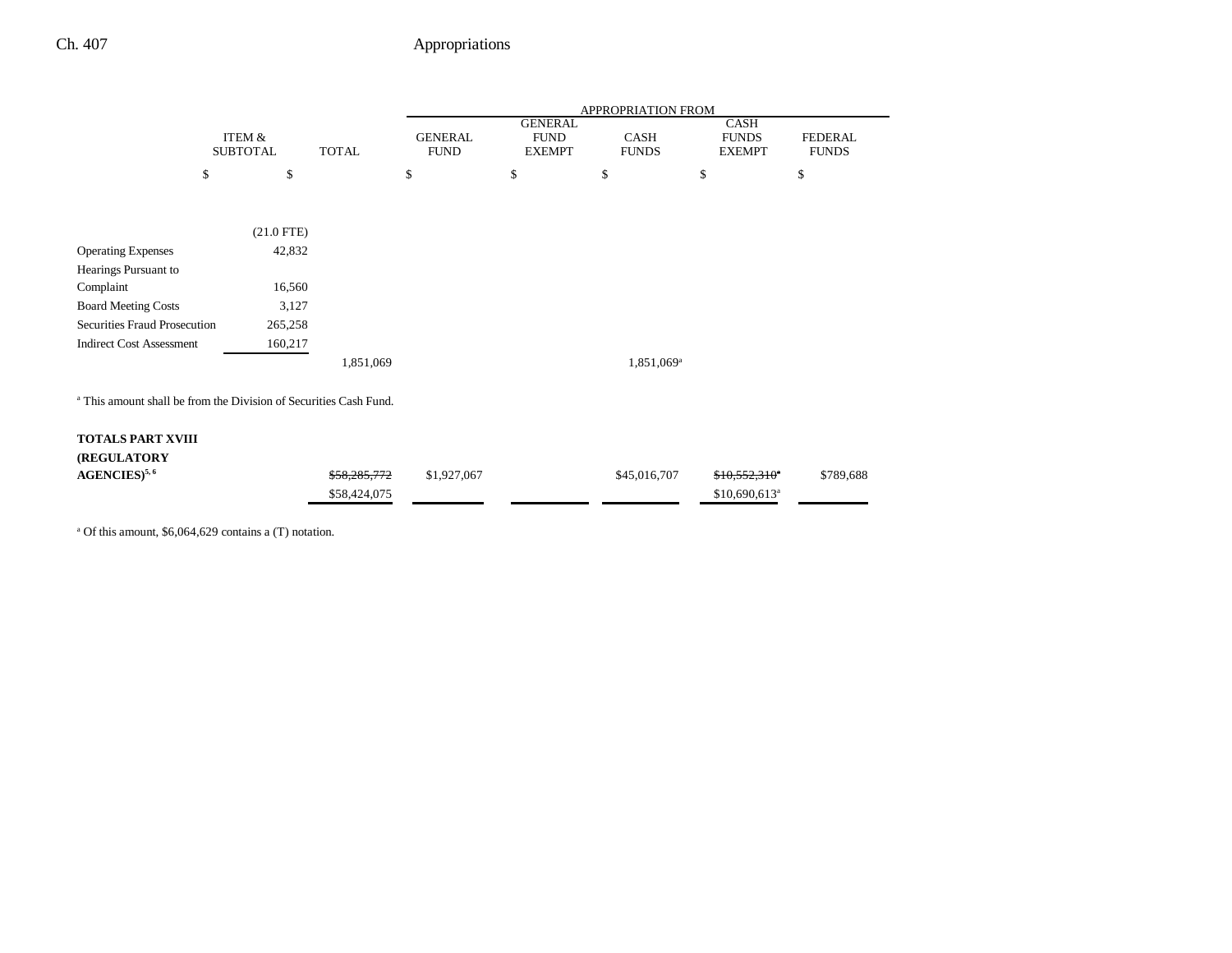**FOOTNOTES** -- The following statements are referenced to the numbered footnotes throughout section 2.

- 5 (Governor lined through this provision. See L. 99, p. 2245.)
- 6 All Departments, Totals -- The General Assembly requests that copies of all reports requested in other footnotes contained in this act be delivered to the Joint Budget Committee and the majority and minority leadership in each house of the General Assembly. Each principal department of the state shall produce its rules and regulations in an electronic format that is suitable for public access through electronic means. Such rules and regulations in such format shall be submitted to the Office of Legislative Legal Services for publishing on the Internet. It is the intent of the General Assembly that this be done within existing resources.
- 236 Department of Regulatory Agencies, Executive Director's Office, Director's Office, Colorado Uninsurable Health Insurance Plan -- It is the intent of the General Assembly that the Colorado Uninsurable Health Insurance Plan (CUHIP) provide a report to the Joint Budget Committee by November 1, 1999, that details alternative funding sources for the Plan including private company assessments, to replace CUHIP's current funding sources that may be depleted as soon as FY 2002-03.
- 237 (Governor lined through this provision. See L. 99, p. 2245.)
- 238 Department of Regulatory Agencies, Division of Insurance -- It is the intent of the General Assembly that the Division of Insurance provide a report to the Joint Budget Committee by November 1, 1999, that explains how the functions of the Division's health care policy unit relate to the regulatory powers granted to the Division by statute. Furthermore, this report should explore possible duplication of responsibilities between the Division and the Department of Health Care Policy and Financing.
- 239 Department of Regulatory Agencies, Division of Insurance -- It is the intent of the General Assembly that the Division of Insurance submit to the Joint Budget Committee by November 1, 1999, a zero-based budget for FY 2000-01. This budget should be presented in a manner that is consistent with, and addresses each of, the stated objectives of Section 2-3-207, C.R.S. Any departure from these statutory guidelines should be explained and justified in the budget document.